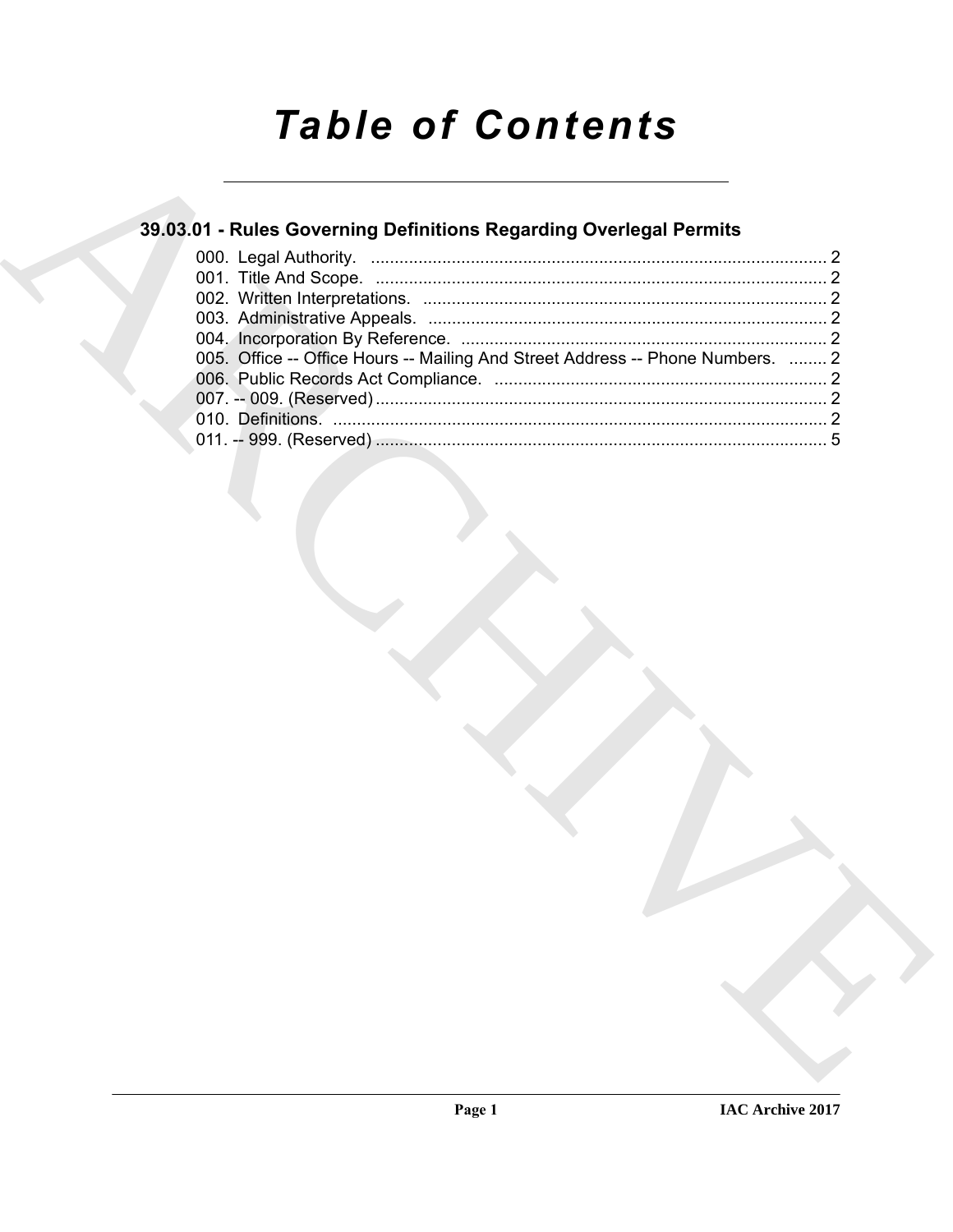#### **IDAPA 39 TITLE 03 CHAPTER 01**

### <span id="page-1-0"></span>**39.03.01 - RULES GOVERNING DEFINITIONS REGARDING OVERLEGAL PERMITS**

#### <span id="page-1-1"></span>**000. LEGAL AUTHORITY.**

This rule is adopted under the authority of Section 40-312, Idaho Code. (10-2-89)

#### <span id="page-1-2"></span>**001. TITLE AND SCOPE.**

**01. Title**. This rule shall be cited as IDAPA 39.03.01, "Rules Governing Definitions Regarding Overlegal Permits", IDAPA 39, Title 03, Chapter 01. (3-29-12)

**GHAPTER 01**<br> **CHARCHIVE SOVERNING DETRIFIDENTS**<br> **CHARCHIVE SOVERNING DETRIFIDENTS**<br> **CHARCHIVE SOVERNING** of Section 40.112, Idabs Code<br> **CHARCHIVE SOVERNING** of Section 40.112, Idabs Code<br> **CHARCHIVE SOVERNING** of Sect **02.** Scope. This rule gives the definitions for terms used in rules in Title 03 regarding overlegal permitting.  $(3-29-12)$ permitting.  $(3-29-12)$ 

#### <span id="page-1-3"></span>**002. WRITTEN INTERPRETATIONS.**

There are no written interpretations for this chapter. (3-29-12)

#### <span id="page-1-4"></span>**003. ADMINISTRATIVE APPEALS.**

Administrative appeals under this chapter shall be governed by the rules of administrative procedure of the attorney general, IDAPA 04.11.01, "Idaho Rules of Administrative Procedure of the Attorney General." (3-29-12) general, IDAPA 04.11.01, "Idaho Rules of Administrative Procedure of the Attorney General."

#### <span id="page-1-5"></span>**004. INCORPORATION BY REFERENCE.**

There are no documents incorporated by reference in this chapter. (3-29-12)

#### <span id="page-1-6"></span>**005. OFFICE -- OFFICE HOURS -- MAILING AND STREET ADDRESS -- PHONE NUMBERS.**

**01. Street and Mailing Address**. The Idaho Transportation Department maintains a central office in Boise at 3311 W. State Street with a mailing address of P O Box 7129, Boise, ID 83707-1129. (3-29-12)

**02. Office Hours**. Daily office hours are 7:30 a.m. to 5 p.m. except Saturday, Sunday and state holidays. (3-29-12) holidays. (3-29-12)

**03. Telephone and Fax Numbers**. The central office may be contacted during office hours by phone at 208-334-8420 or by fax at 334-8419. (3-29-12)

#### <span id="page-1-7"></span>**006. PUBLIC RECORDS ACT COMPLIANCE.**

All records associated with this chapter are subject to and in compliance with the Idaho Public Records Act, as set forth in Title 74. Chapter 1. Idaho Code. (3-29-12) forth in Title 74, Chapter 1, Idaho Code.

#### <span id="page-1-8"></span>**007. -- 009. (RESERVED)**

#### <span id="page-1-10"></span><span id="page-1-9"></span>**010. DEFINITIONS.**

**01. Accessories**. Additional parts of the single item load that have been removed to reduce width, length or height.

<span id="page-1-13"></span><span id="page-1-12"></span><span id="page-1-11"></span>**02. Administrative Cost**. The government's cost of processing, issuing and enforcing a permit.

(10-2-89)

**03.** Analysis. A mathematical study of a vehicle or combination of vehicles and the stress they cause ges or specific sections of highways conducted by a professional engineer. (10-2-89) over bridges or specific sections of highways conducted by a professional engineer.

<span id="page-1-14"></span>

| -04. | <b>Annual.</b> Twelve (12) consecutive months. | $(10-2-89)$ |
|------|------------------------------------------------|-------------|
|      |                                                |             |

<span id="page-1-15"></span>**05.** Automobile Transporter. See Idaho Code 49-102. (3-29-12)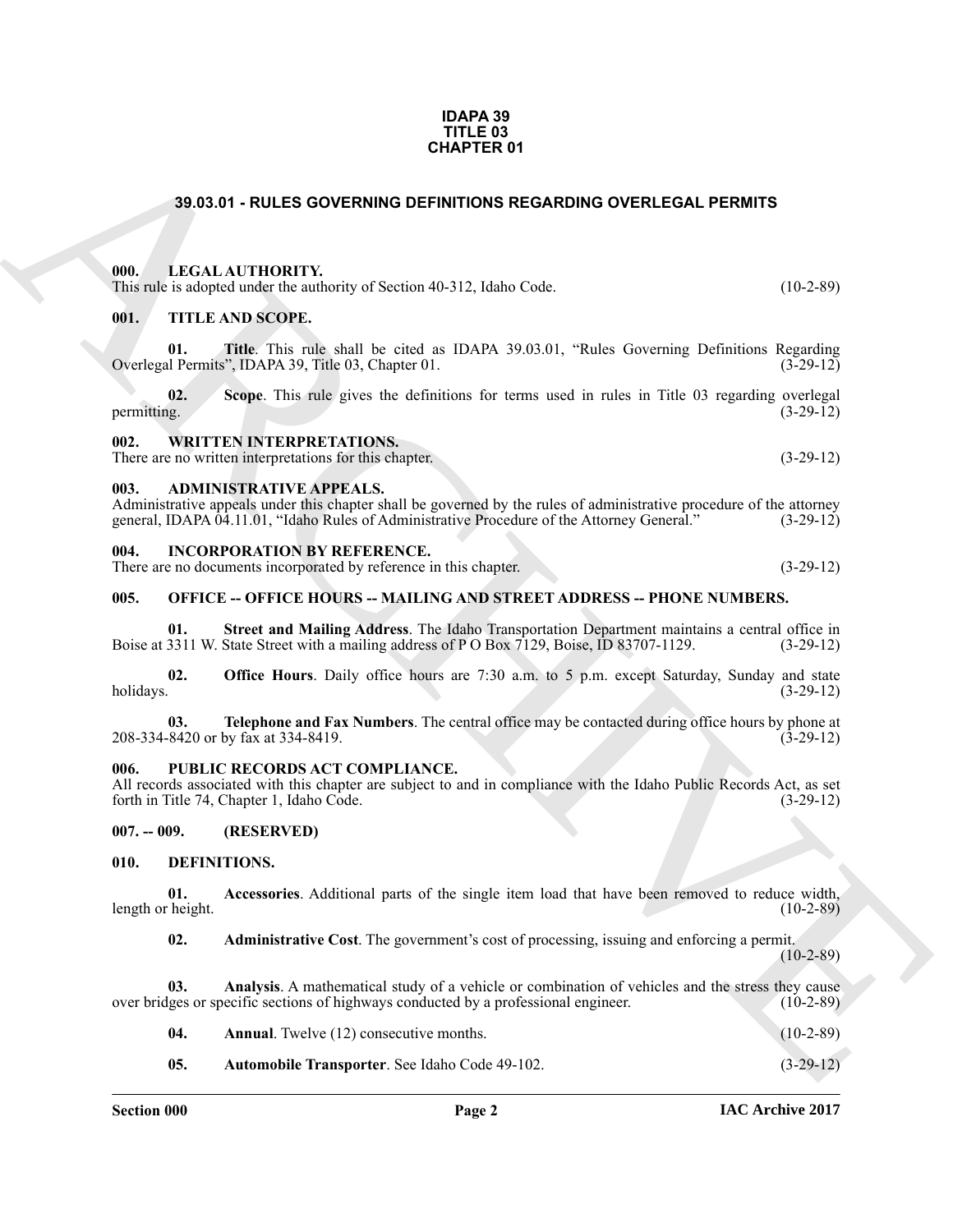**06.** Base Width. The measurement below the eaves of a manufactured home, modular building or office trailer. (8-24-94) office trailer. (8-24-94)

<span id="page-2-2"></span><span id="page-2-1"></span><span id="page-2-0"></span>**07. Boat Transporter**. See Idaho Code 49-103. (3-29-12)

**08. Cargo Unit**. A full truck, a semi-trailer, a full trailer, or a semi-trailer converted to a full trailer by means of a dolly or a converter gear mounting a fifth wheel. A dromedary tractor equipped with conventional fifth wheel, not stinger steered, shall be excluded from the definition of a cargo unit. (9-14-92)

**09.** Convoy. A group of two (2) or more motor vehicles traveling together for protection or nce. (8-24-94) convenience.

<span id="page-2-5"></span><span id="page-2-4"></span><span id="page-2-3"></span>

| 10. | <b>Department.</b> Idaho Transportation Department.             | $(9-14-92)$ |
|-----|-----------------------------------------------------------------|-------------|
| 11. | <b>Designated Agent.</b> An employee or relative of the farmer. | $(3-29-12)$ |
| 12. | <b>Dromedary Tractor.</b> See Idaho Code 49-105.                | $(3-29-12)$ |

<span id="page-2-8"></span><span id="page-2-7"></span><span id="page-2-6"></span>**13. Economic Hardship**. The loss of a substantial amount of money caused by economic changes. (9-14-92)

**14. Emergency Movement**. A vehicle or vehicle combination hauling a load traveling to the site of an ey for the purpose of aiding in eliminating the emergency. (9-14-92) emergency for the purpose of aiding in eliminating the emergency.

<span id="page-2-10"></span><span id="page-2-9"></span>**15. Escort Vehicle**. See Pilot Vehicle. (3-29-12)

Globio Transportation Department<br>
Under The Hart Width. The measurement lebels the second of a manufactured linear, modeling the effects of<br>
officer the China Transportation Consider the second of a manufactured linear mo **16. Excess Weight**. Vehicle combinations hauling reducible loads operating on any highway with total gross loads exceeding eighty thousand (80,000) pounds but not to exceed twenty thousand (20,000) per single axle, thirty-four thousand (34,000) per tandem, not to exceed the weight limit for any group of two (2) or more consecutive axles established by Section 49-1001, Idaho Code, and for the front steer axle not to exceed the manufacturer's load rating per tire or the load rating of the axle or twenty thousand (20,000) pounds per axle; whichever is less. The maximum allowable load for all other vehicle tires shall not exceed six hundred (600) pounds per inch width of tire for vehicles manufactured after July 1, 1987, or not to exceed eight hundred (800) pounds per inch width of tire for vehicles manufactured prior to that date as established by Section 49-1002, Idaho Code. (3-25-16) vehicles manufactured prior to that date as established by Section 49-1002, Idaho Code.

<span id="page-2-11"></span>**17. Extra-Length**. Any vehicle combination in excess of the legal limits but not more than one hundred fifteen (115) feet as established in Section 49-1010, Idaho Code, which normally haul reducible loads.

(3-29-12)

**18. Extra-Ordinary Hazard**. Any situation where the traveling public's safety or the capacity of the highway system is endangered. (9-14-92)

<span id="page-2-14"></span><span id="page-2-13"></span><span id="page-2-12"></span>

| -19. | <b>Farm Tractor.</b> See Idaho Code 49-107.  | $(3-29-12)$ |
|------|----------------------------------------------|-------------|
| 20.  | Gross Vehicle Weight. See Idaho Code 49-108. | $(3-29-12)$ |

<span id="page-2-16"></span><span id="page-2-15"></span>**21. Heavily Loaded**. Exceeding legal weight or hauling a load which obstructs the driver's view. (9-14-92)

**22. Heavy Duty Wrecker Truck**. A motor vehicle designed and used primarily for towing disabled vehicles. (9-14-92)

**23. Height**. The total vertical dimension of a vehicle above the ground surface including any load and ding device thereon. (9-14-92) load-holding device thereon.

<span id="page-2-18"></span><span id="page-2-17"></span>**24.** Implement of Husbandry. See Idaho Code 49-110. (3-29-12)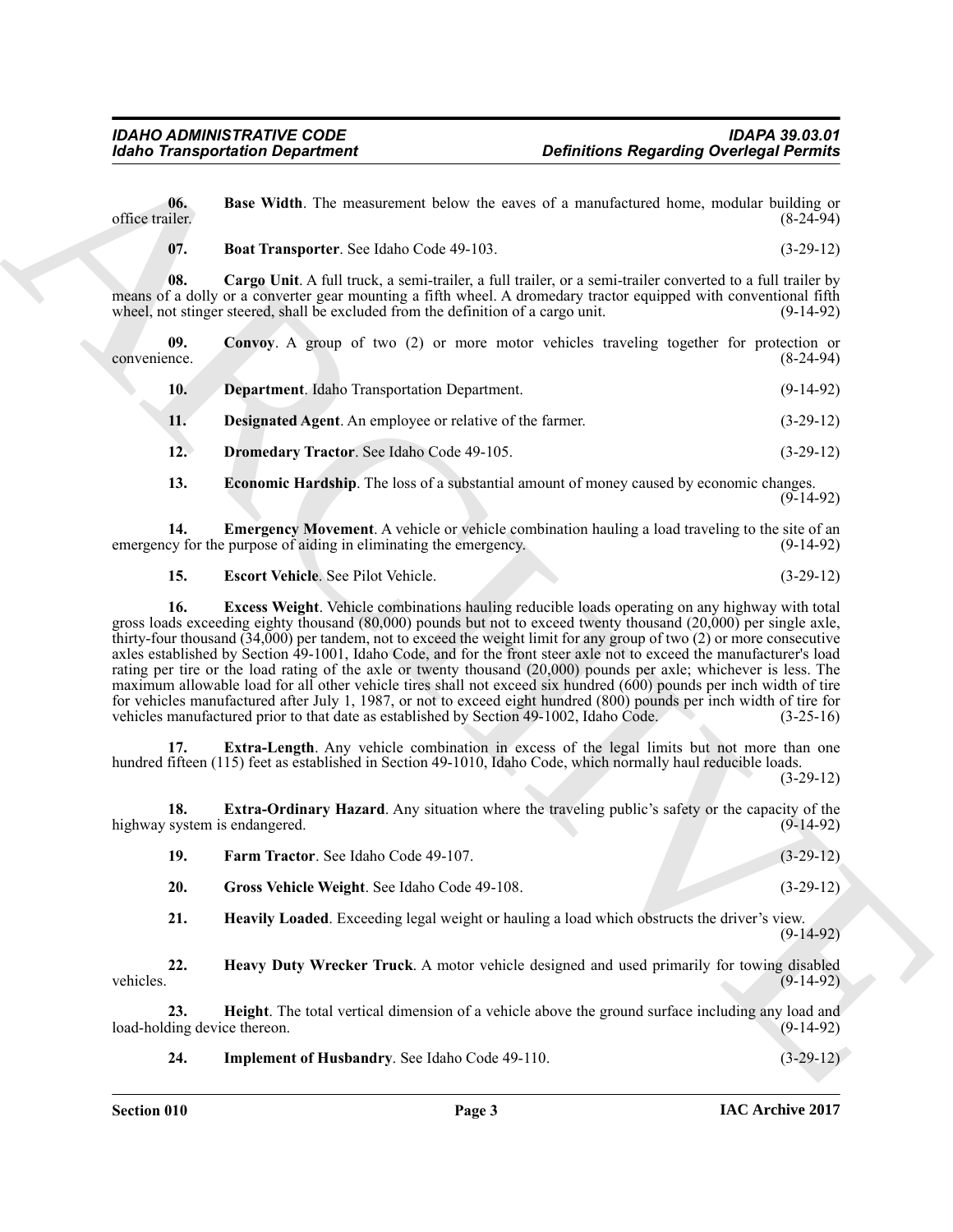<span id="page-3-0"></span>**25. Incidentally Operated**. See Idaho Code 49-110. (3-29-12)

<span id="page-3-2"></span><span id="page-3-1"></span>**26. Legal**. In compliance with the Idaho Code on size and weight. (9-14-92)

**27. Length**. The total longitudinal dimension of a single vehicle, a trailer, or a semi-trailer. Length of a trailer or semi-trailer is measured from the front of the cargo-carrying unit to its rear, exclusive of all overhang and<br>any appurtenances listed in IDAPA 39.03.06. "Rules Governing Allowable Vehicle Size". (3-29-12) any appurtenances listed in IDAPA 39.03.06, "Rules Governing Allowable Vehicle Size".

<span id="page-3-4"></span><span id="page-3-3"></span>**28. Light Truck**. See Idaho Code 49-121. (3-29-12)

Globio Transportation Department<br>
25. Institute the cluster of the laboratory of the cluster of the cluster of the cluster of the control of the cluster of the control of the cluster of the control of the control of the c **29. Manufactured Home**. A structure, constructed according to HUD/FHA mobile home construction and safety standards, transportable in one or more sections, which, in the traveling mode, is eight (8) body feet or more in width or is forty (40) body feet or more in length, or when erected on site, is three hundred twenty (320) or more square feet, and which is built on a permanent chassis and designed to be used as a dwelling with or without a permanent foundation when connected to the required utilities, and includes the plumbing, heating, air conditioning, and electrical systems contained therein, except that such term shall include any structure which meets all the requirements of this paragraph except the size requirements and with respect to which the manufacturer voluntarily files a certification required by the secretary of housing and urban development and complies with the standards established under 42 U.S.C. 5401 et seq. Similarly constructed vehicles used permanently or temporarily for offices, advertising, sales, display or promotion of merchandise or services are included in this definition. (8-24-94)

<span id="page-3-5"></span>**30. Mobile Home**. A structure similar to a manufactured home, but built to a state mobile home code which existed prior to the Federal Manufactured Housing and Safety Standards Act (HUD Code) dated June 15, 1975. (8-24-94)

<span id="page-3-6"></span>**31. Modular Buildings**. A facility designed as a building or building section, the construction of which is constructed to standards contained in the Uniform Building Code (UBC), adopted by Section 39-4109, Idaho<br>(8-24-94) Code. (8-24-94)

<span id="page-3-7"></span>**32.** Non-Reducible. A load that consists of a single piece (a machine and its accessories loaded v is considered non-reducible also). separately is considered non-reducible also).

**33. Off-Tracking**. The difference in the path of the first inside front wheel and of the last inside rear a vehicle negotiates a curve. wheel as a vehicle negotiates a curve.

<span id="page-3-11"></span><span id="page-3-10"></span><span id="page-3-9"></span><span id="page-3-8"></span>**34. Office Trailer**. See definition of Manufactured Homes. (8-24-94)

**35. Overall Combination Length**. The total length of a combination of vehicles, i.e. truck tractorsemitrailer-trailer combination, measured from front bumper of the motor vehicle to the back bumper or rear extremity of the last trailer including the connecting tongue(s). extremity of the last trailer including the connecting tongue $(s)$ .

**36. Overall Length**. The total length of a combination of vehicles, i.e. truck tractor-semitrailer-trailer combination, measured from front bumper of the motor vehicle to the back bumper or rear extremity of the last trailer including the connecting tongue(s) plus any load overhang. (3-29-12)

**37. Overdimensional**. Any vehicle or load in excess of the limits established in Section 49-1010, Idaho Code. (8-24-94)

<span id="page-3-15"></span><span id="page-3-14"></span><span id="page-3-13"></span><span id="page-3-12"></span>**38. Overheight**. A vehicle or load in excess of the limits established in Section 49-1010, Idaho Code. (8-24-94)

**39.** Overlegal. Any vehicle, vehicle combination or load which exceeds the limits established in Idaho (8-24-94) Code. (8-24-94)

**40. Overlegal Permit**. A document issued by the Idaho Transportation Department which authorizes the movement of vehicles or loads on the state highway system in excess of the sizes and weights allowed by Sections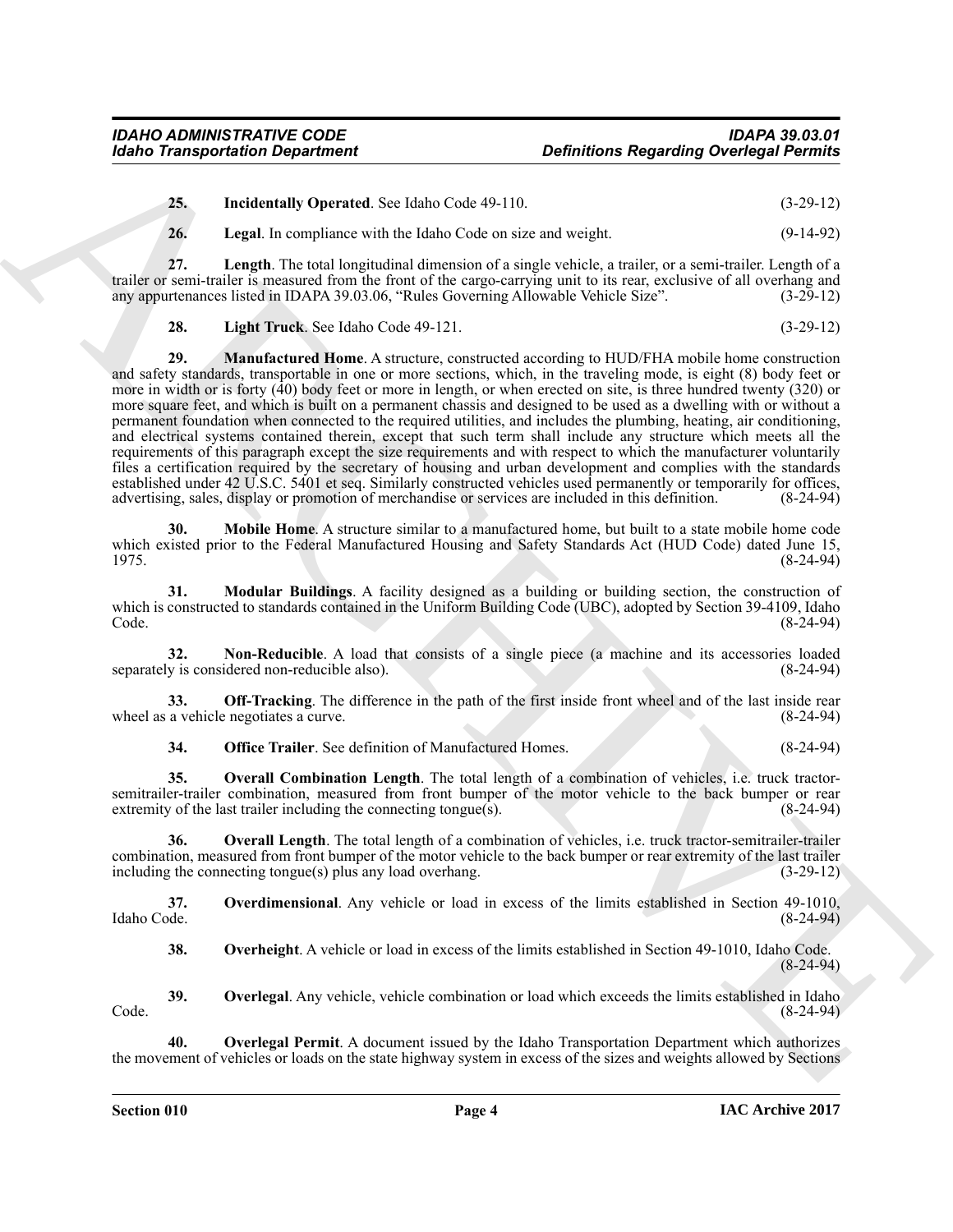49-1001, 49-1002, or 49-1010, Idaho Code. (3-25-16)

**41. Overlength**. Any load non-reducible in length being hauled or towed that is in excess of the limits established in Section 49-1010, Idaho Code. (8-24-94)

<span id="page-4-3"></span><span id="page-4-2"></span><span id="page-4-1"></span>**42. Oversize**. A vehicle or load in excess of the limits established in Section 49-1010, Idaho Code. (8-24-94)

**43. Overweight**. A single vehicle or a vehicle combination hauling or towing a non-reducible load whose weight is in excess of eighty thousand (80,000) pounds and/or legal axle weights. (3-25-16)

<span id="page-4-6"></span><span id="page-4-5"></span><span id="page-4-4"></span>**44. Overwidth**. A vehicle or load in excess of the limits established in Section 49-1010, Idaho Code. (8-24-94)

**45. Pilot Vehicle**. Passenger cars or light trucks equipped as specified in IDAPA 39.03.12, "Rules Governing Safety Requirements of Overlegal Permits".

Monito Transportation Department<br>
20. Charlies Regarding Overloga Permits (3)<br>
(4) 100, 2013 (2), 2014 (3) 22-16;<br>
(4) 2012 (2), 2014 (3) 22-16;<br>
(4) 2012 (2), 2014 (3) 22-16;<br>
(4) 2014 (3) 2014 (3) 2014 (3) 2014 (3) 2014 **46. Reducible Load**. A single item or multiple items for transport which could reasonably be repositioned so that the load conforms to legal size and weight dimensions. The determination of ability to reduce the load primarily depends on the intended disposition of the contents of the load upon delivery to its destination (i.e. made into smaller pieces). (3-25-16)

<span id="page-4-7"></span>**47. Single Axle**. An assembly of two (2) or more wheels whose centers are in one (1) transverse vertical plane or may be included between two (2) parallel transverse planes forty (40) inches apart extending across the full width of the vehicle.  $(8-24-94)$ 

<span id="page-4-8"></span>**48.** Steering Axle. The axle or axles on the front of a motor vehicle that are activated by the operator to accomplish guidance or steerage of the motor vehicle and/or combination of vehicles. (8-24-94) directly accomplish guidance or steerage of the motor vehicle and/or combination of vehicles.

<span id="page-4-9"></span>**49. Stinger-Steered**. A truck-tractor semi-trailer combination where the kingpin is located five (5) feet to the rear of the centroid of the rear axles). or more to the rear of the centroid of the rear  $axle(s)$ .

<span id="page-4-10"></span>**Tandem Axle**. Any two (2) axles whose centers are more than forty (40) inches but not more than ninety-six (96) inches apart and are individually attached to or articulated from, or both, a common attachment to the vehicle including a connecting mechanism designed to equalize the load between axles. (8-24-94) vehicle including a connecting mechanism designed to equalize the load between axles.

**Tridem Axle**. Any three (3) consecutive axles whose extreme centers are not more than one hundred forty-four (144) inches apart, and are individually attached to or articulated from, or both, a common attachment to the vehicle including a connecting mechanism designed to equalize the load between axles. (8-24-94)

<span id="page-4-14"></span><span id="page-4-13"></span><span id="page-4-12"></span><span id="page-4-11"></span>**52. Variable Load Suspension Axle**. See Idaho Code 49-123. (3-29-12)

**53. Vocational Vehicle**. A vehicle specifically designed to enable the operator to perform specific tasks none of which are primarily for the purpose of transporting loads. Cranes, loaders, scrapers, motor graders, drill rigs are examples of vocational vehicles. (8-24-94) are examples of vocational vehicles.

**54. Width**. The total outside transverse dimension of a vehicle including any load or load-holding devices thereon, but excluding any appurtenances listed in IDAPA 39.03.06, "Rules Governing Allowable Vehicle<br>Size". (3-29-12) Size".  $(3-29-12)$ 

<span id="page-4-0"></span>**011. -- 999. (RESERVED)**